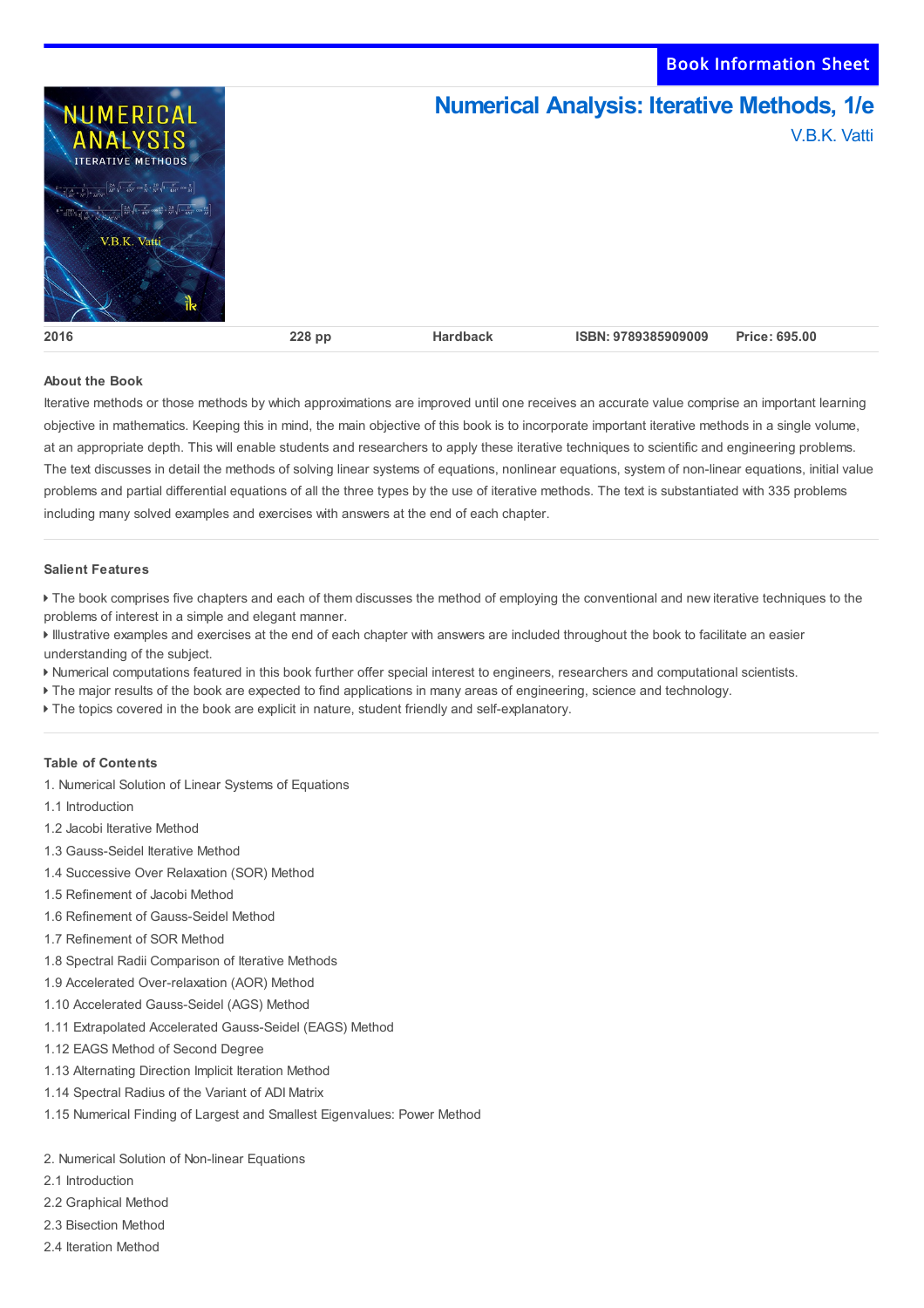- 2.5 Acceleration of Convergence
- 2.6 Wegstein's Method
- 2.7 Aitken's □2 Method
- 2.8 Extrapolated Iterative Method
- 2.9 Method of False-Position (or) Regula-Falsi Method
- 2.10 Secant Method
- 2.11 Newton-Raphson (N-R) Method
- 2.12 Some Variants of Newton-Raphson Method
- 2.13 Newton-Raphson Method for Multiple Roots (or) Generalized Newton Raphson (GN-R) Method
- 2.14 Generalized Extrapolated Newton-Raphson (GEN-R) Method
- 2.15 Two-Step Iterative Methods for Solving Non-linear Equations
- 3. Numerical Solution of System of Non-linear Equations
- 3.1 Introduction
- 3.2 Successive Approximation (or) Iteration Method
- 3.3 Multi-variable Newton's Method
- 3.4 Extrapolated Successive Approximation (ESA) Method
- 3.5 Accelerated Multi-Variable Newton's (AMVN) Method
- 3.6 Fixed Point Accelerated Multi-Variable Newton's (AMVN) Method
- 3.7 Numerical Finding of Complex Roots

4. Numerical Solution of Initial Value Problems

- 4.1 Introduction
- 4.2 Taylor Series Method
- 4.3 Picard's Method
- 4.4 Euler's Method
- 4.5 Modified Euler's Method
- 4.6 Runge-Kutta Method of Order Two
- 4.7 Runge-Kutta Method of Order Four
- 4.8 Runge-Kutta Method for Simultaneous Differential Equations
- 4.9 Predictor-Corrector Methods
- 5. Numerical Solution of Partial Differential Equations
- 5.1 Introduction
- 5.2 Finite-Difference Approximations to Partial Derivatives
- 5.3 Condition for the Negativeness of the Eigenvalues of the Jacobian Matrix
- 5.4 An Upper Bound for the Spectral Radius of the Jacobi Matrix
- 5.5 Convergence of the Modified Jacobi Method
- 5.6 Numerical Solution of Laplace Equation
- 5.7 Refinement of Jacobi Method for the Solution of Laplace Equation
- 5.8 Refinement of Gauss-Seidel Method for the Solution of Laplace Equation
- 5.9 Refinement of SOR Method for the Solution of Laplace Equation
- 5.10 Alternating Direction Implicit Iteration
- 5.11 Bounds for the Eigenvalues of H, V, D–1H, D–1V
- 5.12 Parabolic Equations
- 5.13 Crank-Nicolson Method
- 5.14 Hyperbolic Equations
- Bibliography
- Index

# **About the Author**

**V.B.K. Vatti** :- Professor of Engineering Mathematics, Andhra University, obtained his doctorate from Indian Institute of Technology, Bombay after pursuing graduation and post-graduation from Andhra University. He has nearly about 35 years of teaching experience apart from research imparting various mathematical and computational skills to the UG and PG students of engineering. He has nearly 75 publications to his credit in various national and international journals and guided Indian and foreign students amounting to a decent number to obtain their PhD and MPhil degrees.